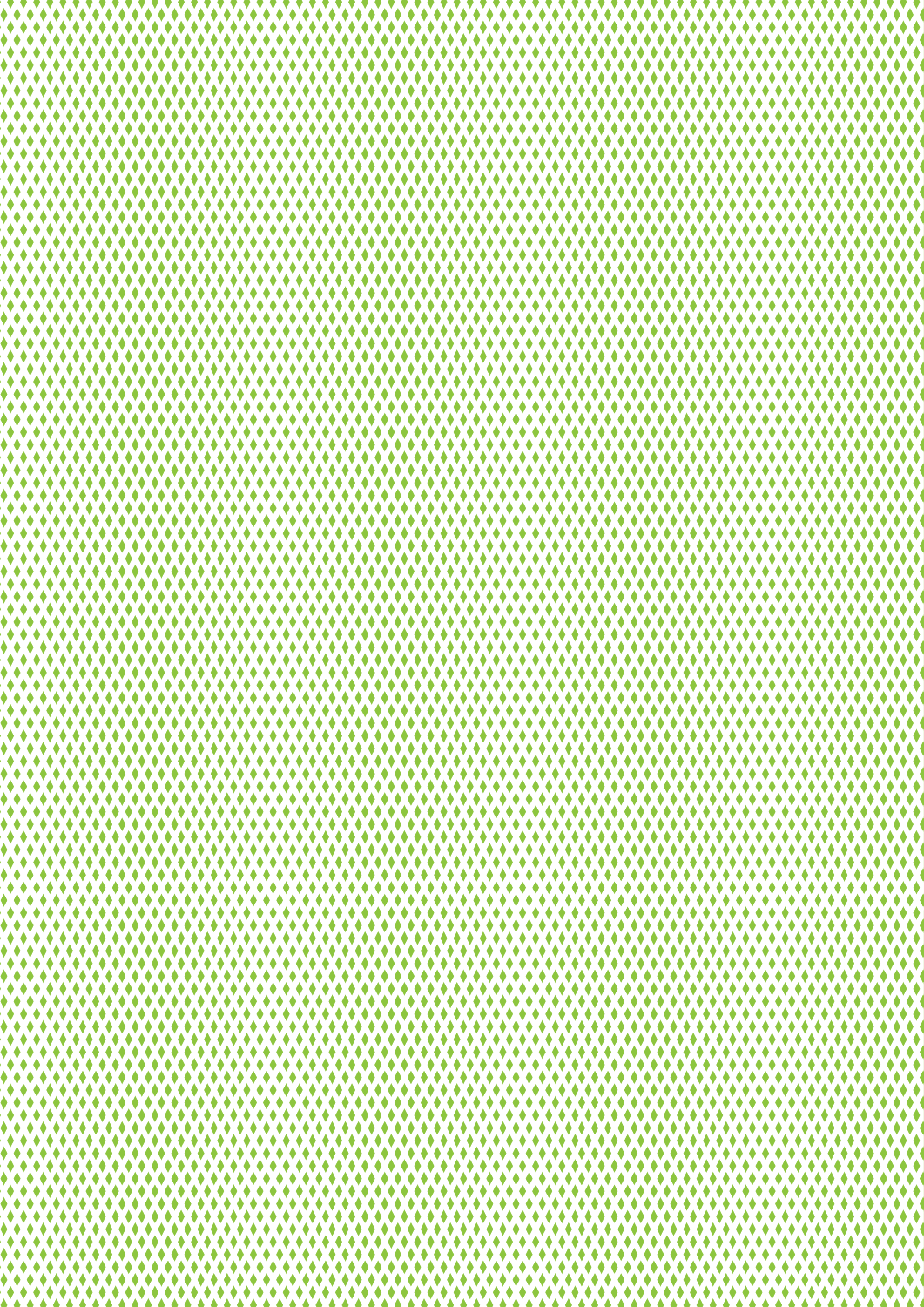

# DOING SOCIAL INNOVATION A Guide for Practitioners

Julie Simon, Jeremy Millard, John René Keller Lauritzen, Gwendolyn Carpenter, Gudrun Schimpf, Przemysław Leszek









**YOUNG<br>FOUNDATION** 

**THE** 



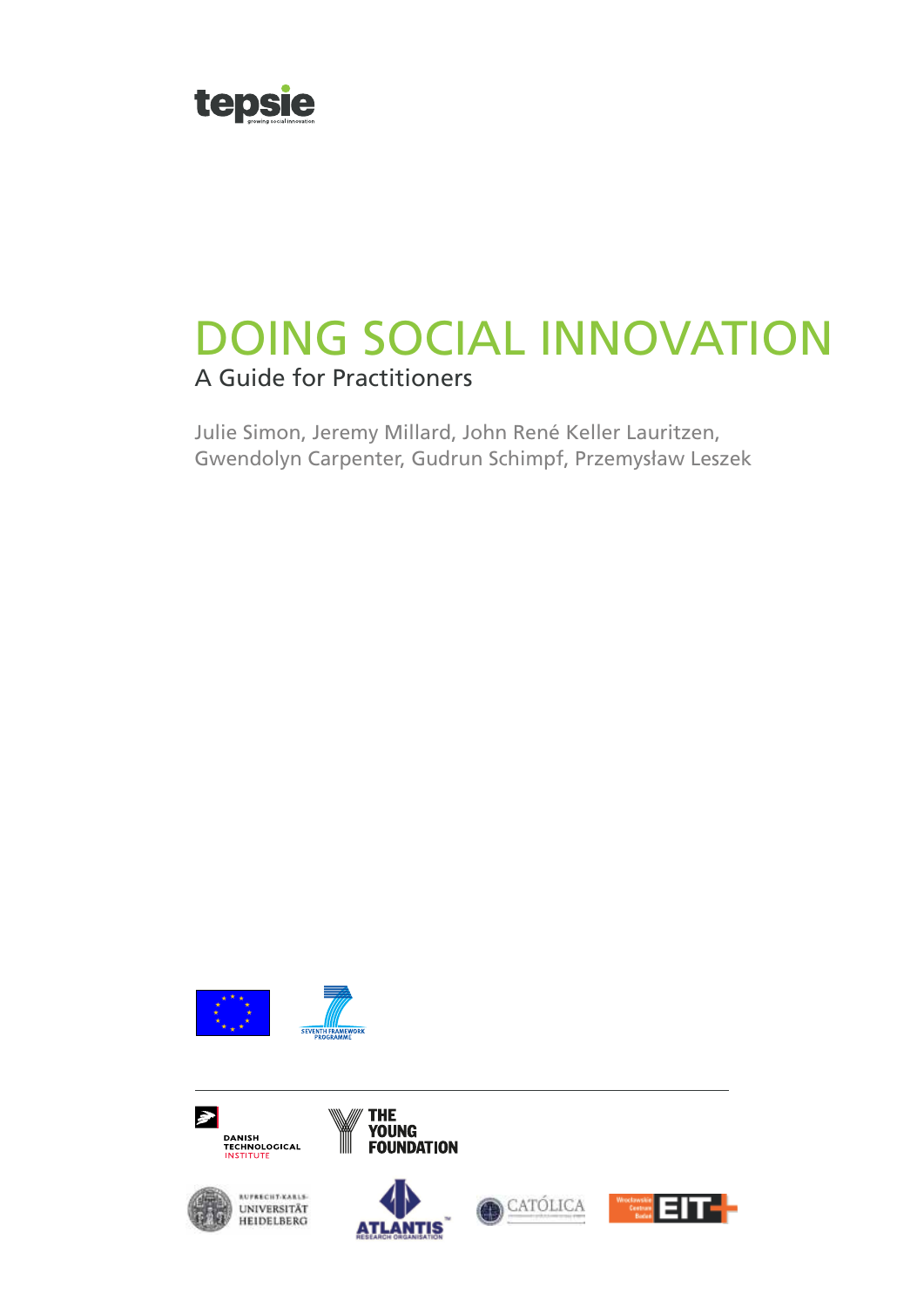This report was written as part of the TEPSIE project, a research project funded by the European Union under the 7th Framework Programme and is an acronym for "The Theoretical, Empirical and Policy Foundations for Building Social Innovation in Europe". The project is a research collaboration between six European institutions: the Danish Technological Institute, The Young Foundation, The Centre for Social Investment at Heidelberg University, Atlantis Consulting, the Catholic University of Portugal, and Wrocław Research Centre EIT+. TEPSIE runs from 2012–2015. For more information please check our Social innovation Research portal: [www.siresearch.eu](http://www.siresearch.eu).

### **Acknowledgements**

We would like to thank all of our partners in the TEPSIE consortium for their comments and contributions to this paper.

### **Suggested citation**

TEPSIE, 'Doing Social Innovation: A Guide for Practitioners'. A deliverable of the project: "The theoretical, empirical and policy foundations for building social innovation in Europe" (TEPSIE), European Commission – 7th Framework Programme, Brussels: European Commission, DG Research

TEPSIE deliverable no: 1.4

Printed November 2014 Cover photo: © Social Innovation Europe

Designed by Soapbox, www.soapbox.co.uk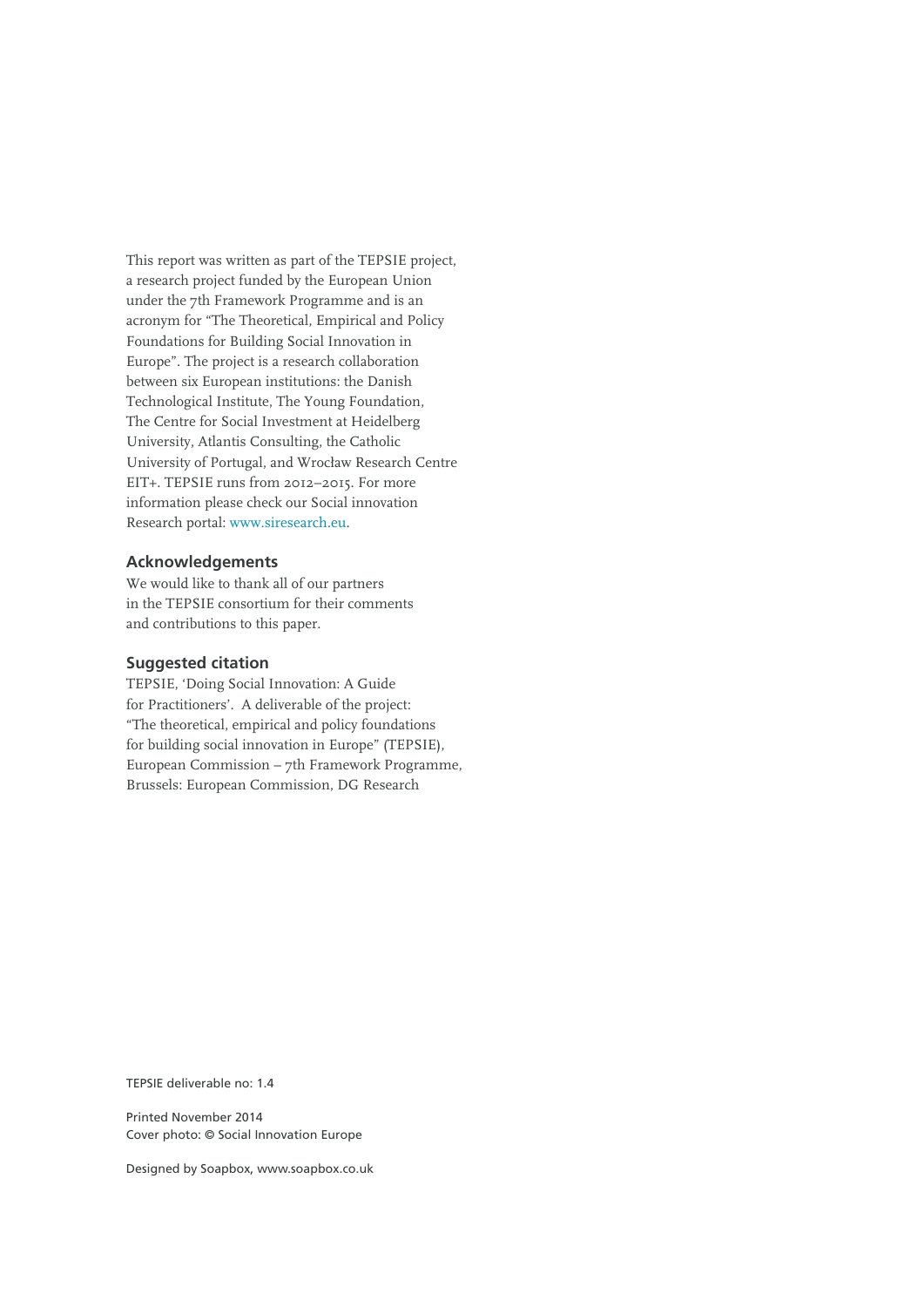# **CONTENTS**

| Introduction                          |                |
|---------------------------------------|----------------|
|                                       |                |
| I Why is social innovation important? |                |
| 2 What is social innovation?          | 9              |
| 3 How social innovation takes place   | T <sub>2</sub> |
| 4 Who does social innovation?         | 14             |
|                                       |                |
| Conclusion                            | 17             |
| Resources                             |                |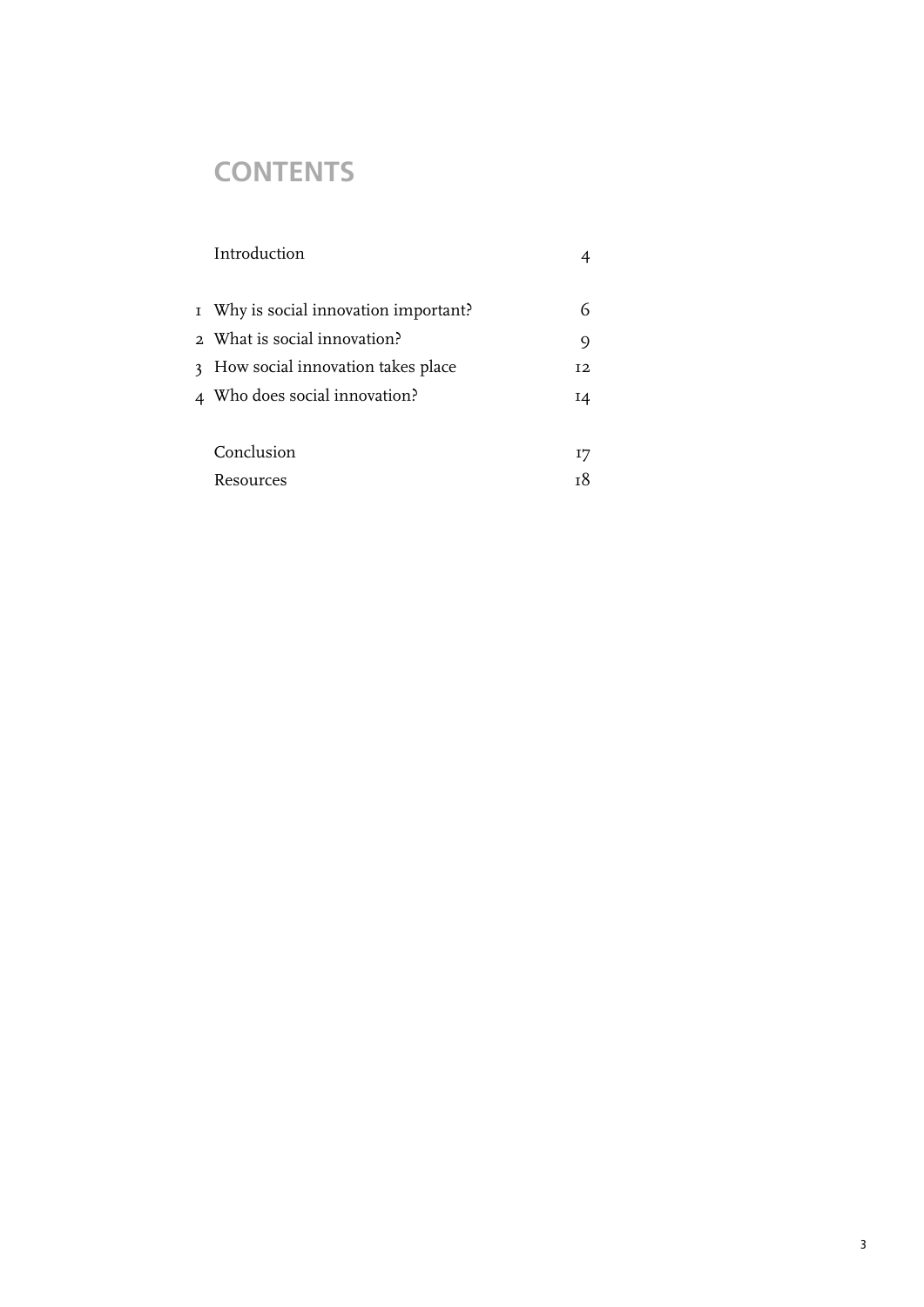# <span id="page-5-0"></span>**Introduction**

Barbara Clapham is 97 years old, and can no longer walk to the shops because of arthritis in her spine. She feared moving into a care home, but through an innovative London scheme called 'Homeshare' she has been matched with 26 year old actress Beth Cooke, who now lives with her in return for an extremely low rent and a commitment to spend time every week helping with household tasks.

Jenny Bush, who manages Homeshare, describes it as "a bit of a crazy dating service". The charity, which is open to applications all year round, interviews and selects potential homeowners and homesharers before they are introduced to each other and, providing all goes well, are finally "matched".

"The relationship adapts over time," says Bush. "Obviously, you start off and it's very new, like any relationship. Then you get to know each other and find out more and more as time goes on. It's an ongoing issue about high rents in London and also people being isolated in their homes, not being able to get out to do things like the shopping. I think it's really reassuring for family and friends to know there is someone a little bit older, there is someone there in the evening and overnight." Barbara agrees. "I've only got one friend left from my own generation, I'm too old. All my contemporaries have gone, which is boring. So it's nice to have someone around the place, I must say."<sup>1</sup>

Homeshare is just one example of what is often called social innovation. This is because Homeshare provides a novel way of addressing a social need (affordable housing for young people and care and company for older people who might be at risk of isolation). Social innovation, which is seen as one way of contributing to economic growth, while at the same time promoting sustainability and addressing social challenges, is high on the

European agenda. Across Europe's Member States there is now a range of funds, foundations, labs, research centres and networks dedicated to supporting and growing social innovation. In the UK, for example, the Centre for Social Action is managing a  $f_{I4}$ m Innovation Fund to support innovative solutions in a number of priority fields. In Denmark the new Municipality Network on Social Innovation is bringing together more than 30 municipalities to share new ways of proving high quality public services. In Germany, social innovation is high on the political agenda, with the current federal administration aiming to promote citizen engagement, social innovation and entrepreneurship, as explicitly laid out in its coalition contract. But what exactly is social innovation and why is there so much hype around it?

So in essence, social innovations are new approaches to meeting social needs. Famous examples include Fair Trade, micro-finance, hospices, work-sharing, time-banking, restorative justice, community currencies and mobile apps for car pooling. But there are other, less wellknown examples of social innovation all around us. Across Europe, there are numerous social, economic and environmental challenges that traditional approaches used by governments, businesses and civil society have proved incapable of adequately addressing. In fact, social innovations are being developed in towns and villages across Europe – in schools and hospitals, in care homes and prisons, in hubs and youth clubs. It is often those working at the grassroots, in voluntary and community sector organisations, associations and networks that are at the vanguard of social innovation; they're trying new ways of doing things to meet social needs.

This short guide is aimed at practitioners – those currently or considering engaging with social innovations. Even though the term social innovation is becoming more widespread, there remains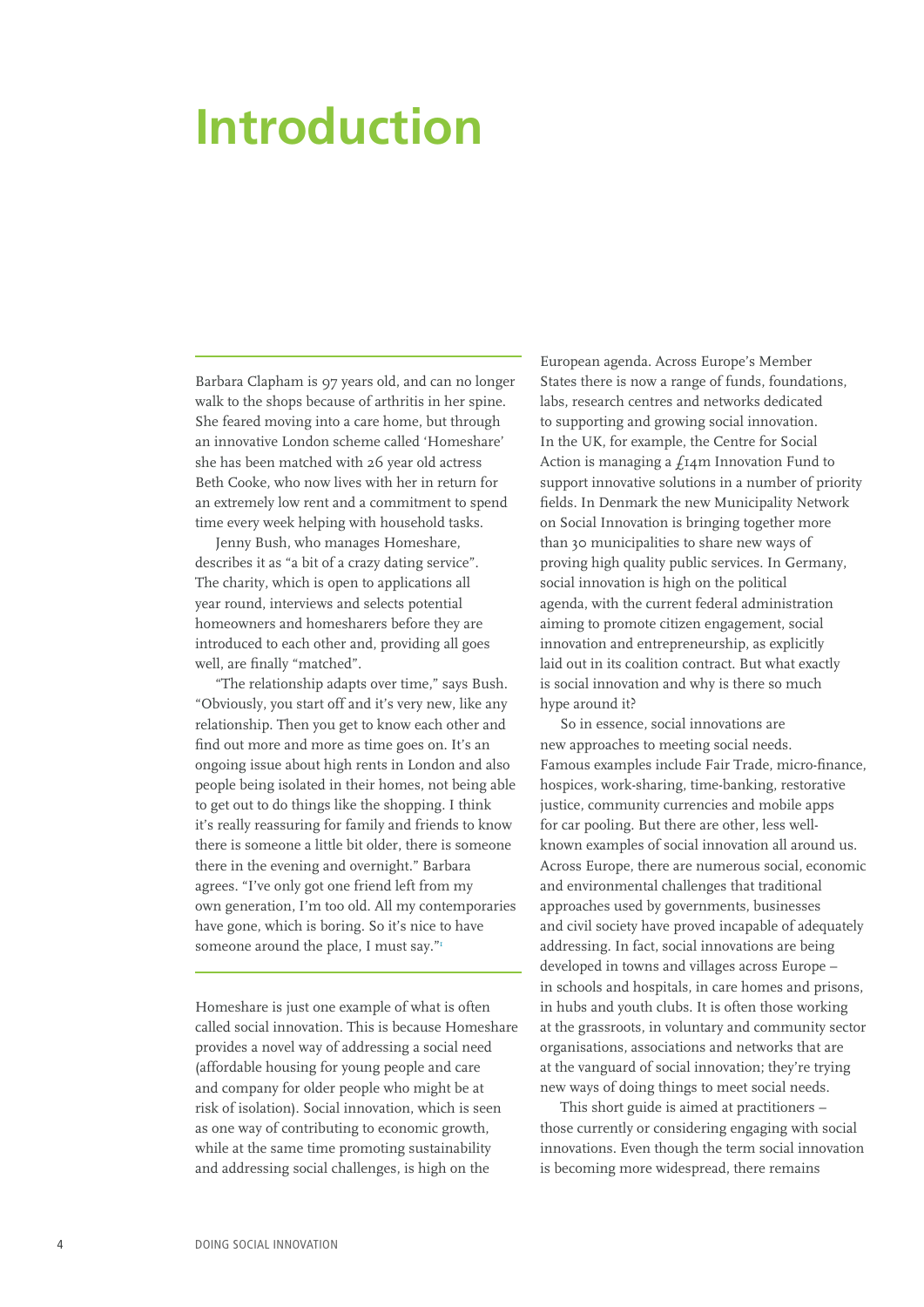significant confusion about what it is and what the term means. This guide aims to provide an overview of what social innovation is, who does it and why it's important. We also present a number of short case studies to show social innovation in action. These represent just a small selection of the many social innovations being developed by civil society organisations across Europe and elsewhere. However, our aim in presenting these is to highlight some of the dynamism, creativity and innovation that are taking place in community and voluntary sector organisations everywhere.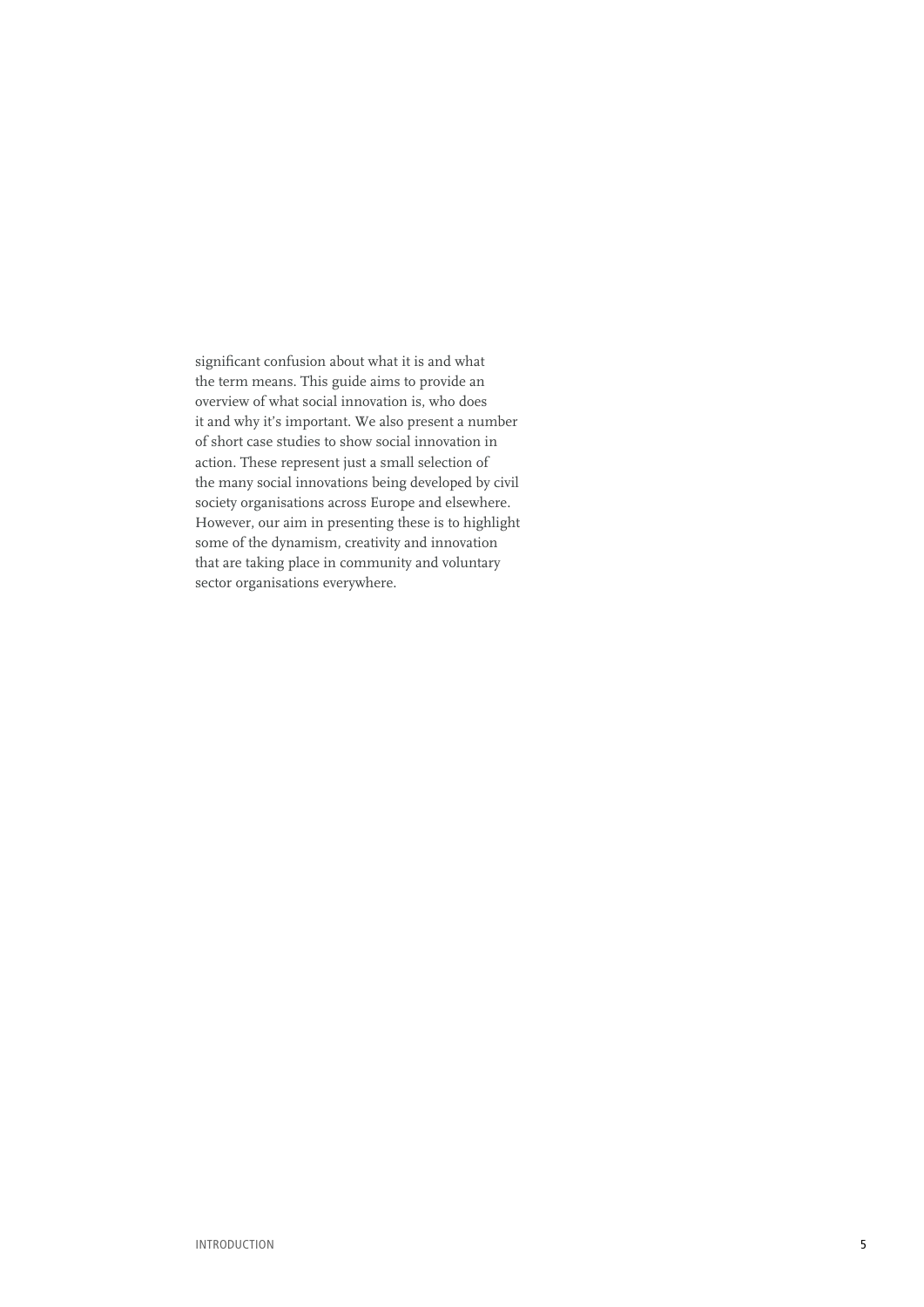# <span id="page-7-0"></span>**1** Why is social<br> **1** innovation important?

Long-standing issues such as unemployment, child poverty and growing inequalities remain challenges for governments and communities across Europe. New challenges have also emerged over the past few decades. Migration and highly diverse communities have put pressure on community cohesion and, in some cases, placed additional demands on already pressed local services; a rapidly ageing population has dramatically increased demands on health and care services as well as public and personal budgets; and new lifestyles have brought with them problems of obesity and an increase in chronic disease such as diabetes. The recent economic crisis, and the austerity that has followed, has exacerbated many of these trends, for example by worsening long-term youth unemployment. However, these challenges also show the real difference that social innovation can make in finding new and better solutions to address them.

The following are just four of the many challenges we face. In each of these cases, traditional approaches have so far proved inadequate. Social innovation can be a means to reducing the harm caused by each of these issues.

- **•** High levels of youth unempl**oym**ent. Youth unemployment has been at least double the rate of general unemployment for the last 20 years.<sup>2</sup> This trend has worsened dramatically since 2008: there are now more than 14 million young people not in education, employment or training, and the youth unemployment rate stands at an average of 23.5%.3
- **•** The explosion in **chronic disease**. Chronic diseases are the leading cause of mortality in the European region, accounting for 86% of all deaths.4 They affect more than 80% of people aged over 65 and represent a major challenge for health and social care systems. Already 70–80% of health care budgets are spent on chronic diseases in the European Union.<sup>5</sup>
- **• Demographic shifts**. In Europe, people are living longer and as a result, the population of working age is shrinking while the relative number of retirees is increasing.<sup>6</sup> This inversion

of the population pyramid will pose a radical challenge to two principal strands of the 20th century welfare settlement – pensions and care for the elderly.

**• Climate change and resource scarcity.**7The costs and impacts of climate change will be considerable and wide-ranging.<sup>8</sup> Dealing with these require profound changes, not only in terms of new technologies, but also in terms of individual behaviour. We will need to cut energy use, use it much more effectively, conserve materials through recycling and re-use, and avoid production where possible rather than expanding it. This requires innovation on a vast scale.

Each of these four examples is problematic for a number of reasons. First, there is a growing disconnect between traditional services and new needs – health services for example were originally designed to deal with acute rather than chronic disease, but it is chronic disease which is becoming more prevalent.

Second, in the case of chronic disease and climate change, the most effective policies are preventative rather than curative but these have been notoriously difficult to implement despite their apparent economic, health and social benefits. To do so would require considerable innovation.

Third, difficulties in meeting growing demand have been significantly exacerbated by cost savings and efficiencies which have reduced investment in schools, prisons, care homes and hospitals, and the labour intensive services they provide. What is needed is innovation both in the way we address these challenges and innovation in the kinds of institutions responsible for dealing with them.

There are a broad range of social, economic, environmental and demographic pressures which are becoming ever more pressing at a time when public budgets across Europe are being dramatically reduced. Innovation is needed to address these challenges and to help modernise the institutions tasked with addressing them.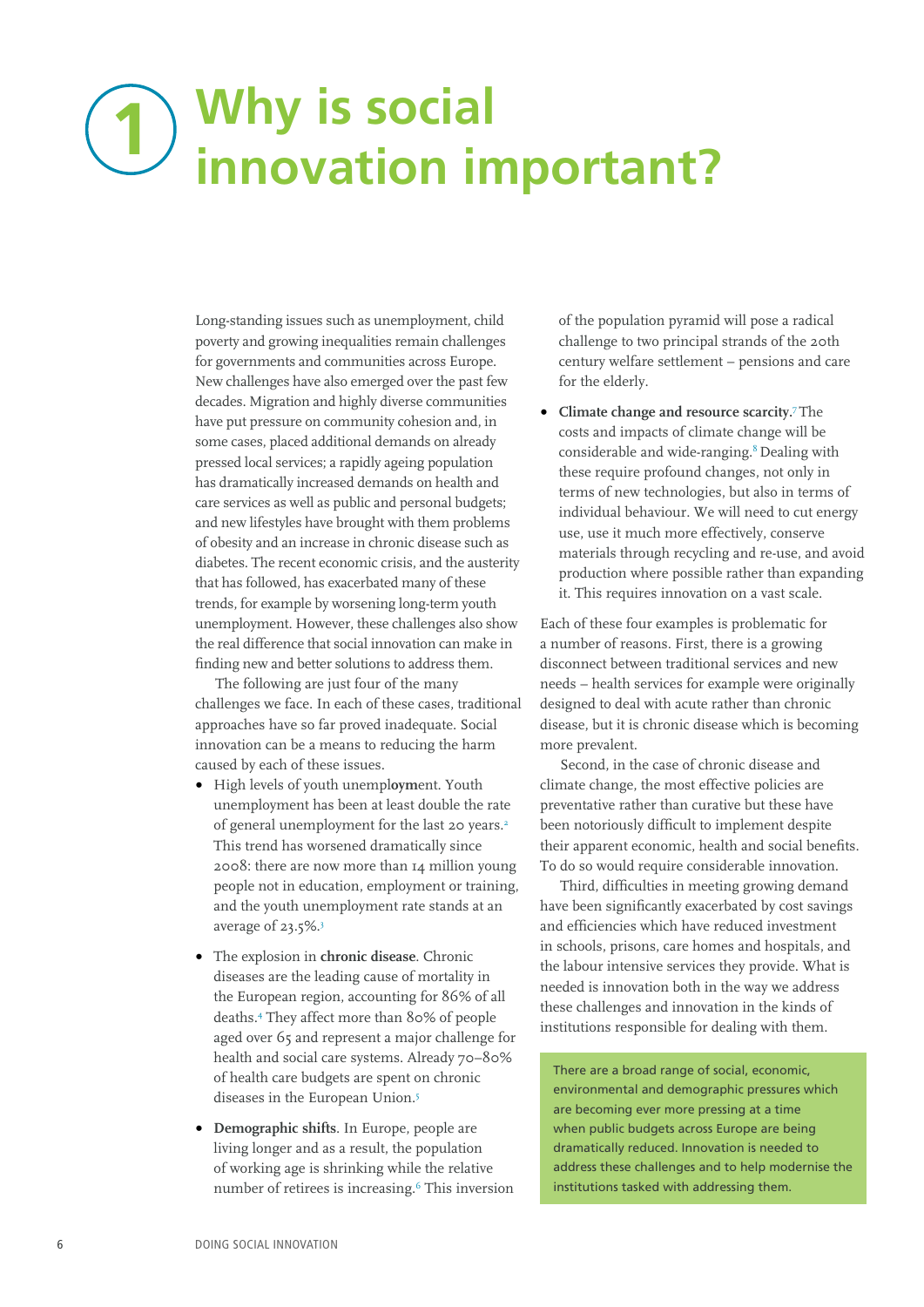## **Spice, UK**

Spice is a charity that develops time credit systems for communities and public services. Unlike many traditional person-to-person time banks which focus on mutual support, the Spice time credit model is primarily aimed at building relationships between communities and public service organisations by increasing engagement. It takes an asset-based approach, with a view to ultimately achieving increased co-production of services.

Organisations (from schools, to youth centres, homeless hostels or community cafes) invite community members to provide their time and skills by contributing to its running or organising activities and events. Each hour contributed earns the member one 'time credit'. Time credits can then be spent on a wide range of other community activities – some offered by the 'host' organisation where the credits were earned, and others by external partners such as leisure centres, training opportunities, local theatres and cinemas or museums who have 'spare capacity' to offer. Individuals can also trade credits between themselves to provide mutual support.

For example, one Community College introduced time credits for students and found that it "dramatically improved the number of students that are positively participating in the college. It has especially helped to identify all the great work being given by the more 'silent students', the one who always helped but wasn't a natural leader or even a student who played up! We are really excited about the future and the possibilities that have been opened up". Others are using time credits to engage parents as well as students, offering opportunities to spend credits on things like tickets to the school play dress rehearsal or to use the IT facilities 'out of hours'.

From small beginnings in 2009 as a University of Wales Institute, Spice now operates across the UK and is expanding rapidly. In the last five years, almost 14,000 people have taken part in Spice programmes, contributing to their local communities.

Spice is also committed to increasing co-design and co-production in health and social care, creating a dedicated time credit programme, UpLift, which emphasises that everyone has the assets and skills to contribute to their community. The programme is actively seeking to engage those who are most socially isolated and those who have chronic health conditions.



#### **Figure1: Spice Time Credits Model**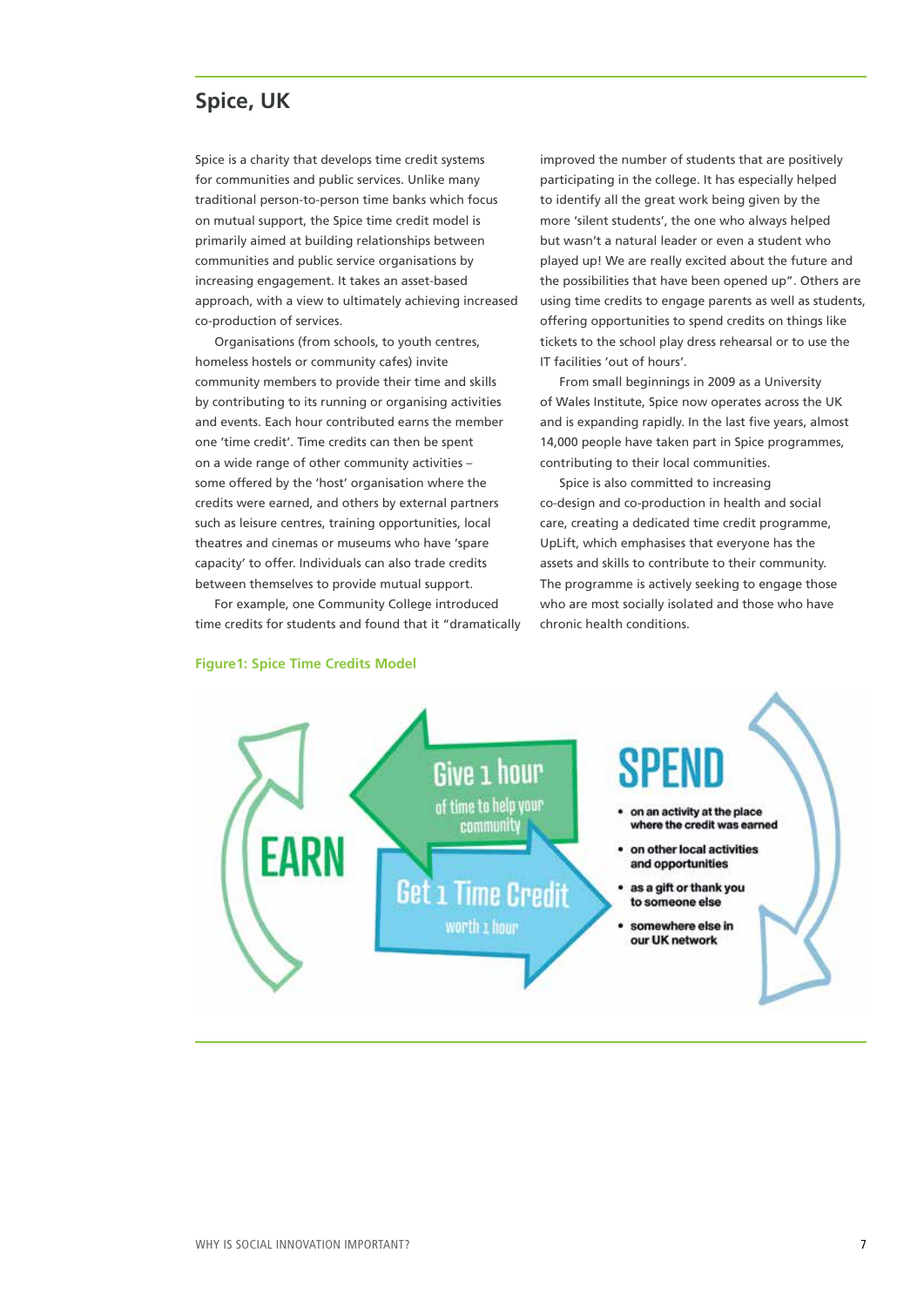**Time Credit earners at a social care service in London**



Copyright: Spice

Evaluations have shown that the introduction of Spice time credits in a locality or service leads to a significant increase in the number of people giving time to their community and marked increases in social capital. It is an approach which is effective at reaching beyond 'the usual suspects' and the community based options for spending credits also boost participation and social cohesion. Members of Spice time banks report an increase in self-esteem and well-being, increased skills development, and increased motivation and access to paid employment. Both community and staff report improved relationships and more collaboration between professionals and community members.

### **Figure 2: Overview of Spice Time Credits impact, 2014**

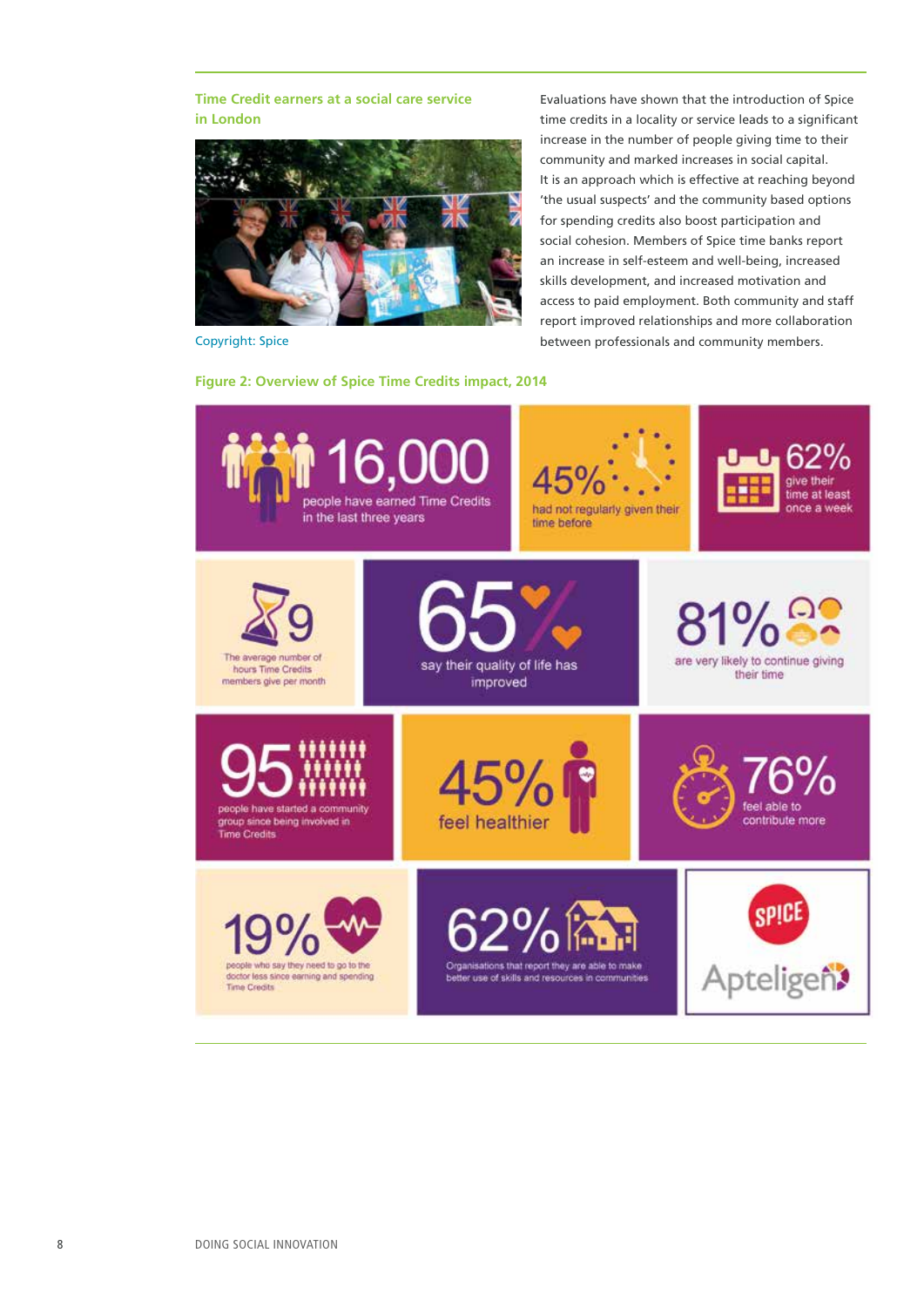# <span id="page-10-0"></span>**What is social**  2) what is soci<br>2) innovation?

There are many different definitions of social innovation. This definition is based on our research over the last three years and in offering this definition we hope to contribute to the ongoing discussion on social innovation.

We define social innovations as new approaches to addressing social needs. They are social in their means and in their ends. They engage and mobilise the beneficiaries and help to transform social relations by improving beneficiaries' access to power and resources.

We define social innovation in the following way: **•** *New*

A social innovation is new to the context in which it appears.<sup>9</sup> It might not be entirely new but it must be new to those involved inits implementation.

**•** *Meets a social need*

Social innovations are created with the intention of addressing a social need in a positive or beneficial way. Social innovations can also play a role in articulating or shaping social needs; they can help to legitimise new and emerging social needs or those which have so far gone unrecognised. Because social innovations are concerned with meeting specific social needs, we argue that social innovations are distinct from innovations which have a social impact.<sup>10</sup>

**•** *Put into practice*

Like innovations more generally, social innovations are ideas that have been put into practice. In this way, social innovations are distinct from social inventions (new ideas that have not been implemented).

- **•** *Engage and mobilise beneficiaries* Beneficiaries are involved or engaged in the development of the social innovation or in its governance. This is either achieved directly, or through appropriate intermediaries or other actors who themselves have direct contact to the beneficiaries. It might also take place via actors who directly support the beneficiaries or have legitimate knowledge of their needs. This engagement often helps to ensure that the social innovation serves legitimate goals and involves the members of the target group themselves in addressing and owning their own problems. This can, in turn, lead to better and more innovative solutions, as well as increasing their awareness, competences, and even their dignity and self-esteem.
- **•** *Transform social relations* Social innovations aim to transform social relations by improving the access to power and resources of specific target groups. As such, social innovations can empower specific groups of people and challenge the unequal or unjust distribution of power and resources across society. In this way, social innovations contribute to discourses about the public good and the just society.

Aside from the five criteria above there are also a number of factors, which often characterize social innovations, but do not necessarily have to be present:

**•** Unlike other forms of innovation, especially innovation in large scale companies, social innovation often tends to be **'bottom up' rather than 'top down'** and ad hoc rather than planned. It often emerges from informal processes and the entrepreneurial actions of citizens and groups of individuals.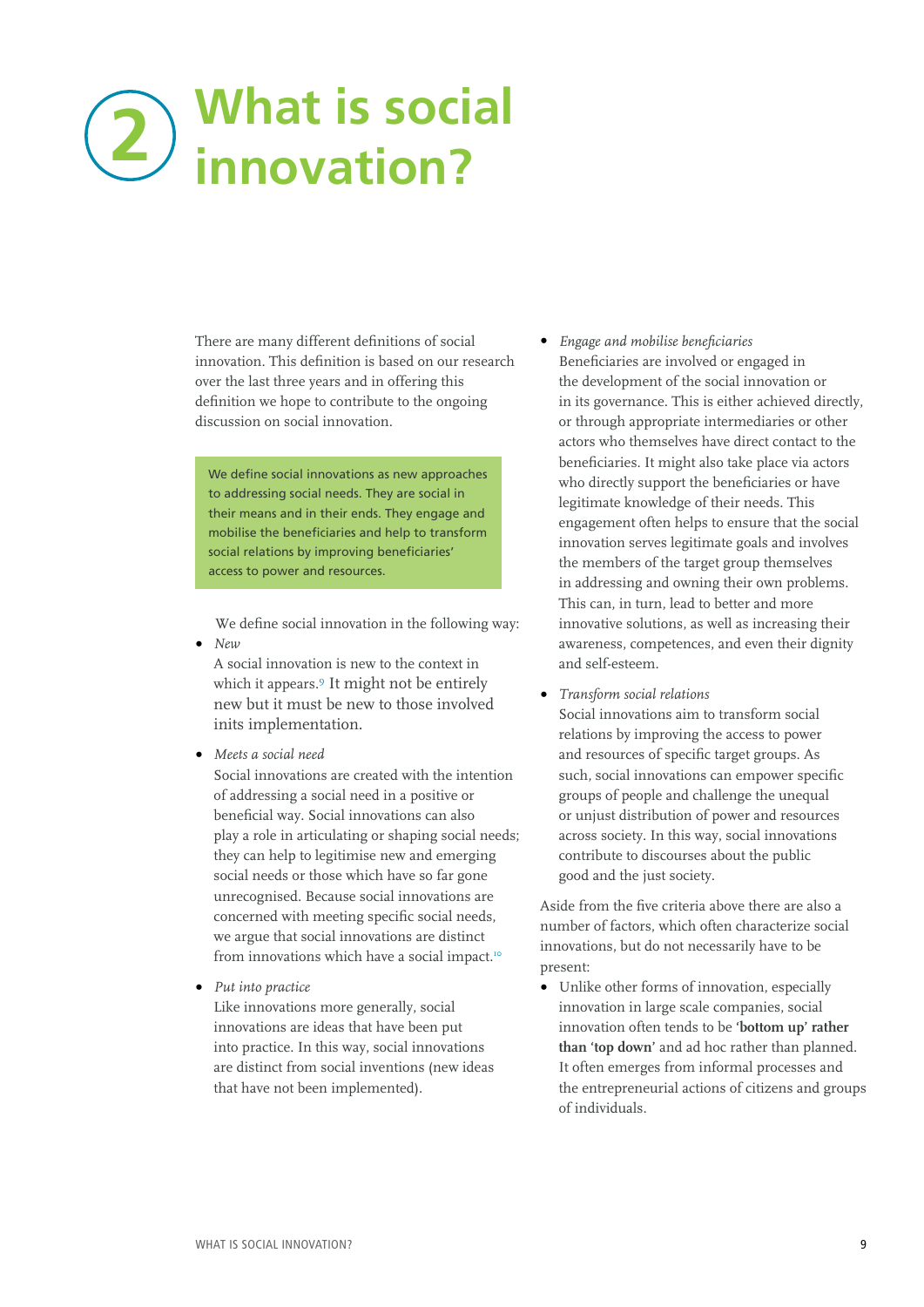- **•** At the outset, social innovation is typically marked by **a high level of uncertainty**, in part because it has never been implemented before. As a result of this uncertainty it is impossible to say at the outset whether the social innovation is 'good' or more 'effective' or 'better' than alternatives. This can only be seen in hindsight.
- **•** At the beginning, a social innovation will be different from widespread or mainstream practices. But, depending on the social, political and cultural context in which it appears, it **may become embedded in routines, norms and structures** and thereby become a widespread everyday practice. Once the innovation has become institutionalised, new needs and demands might arise, leading to fresh calls for social innovation.
- **•** Despite good intentions, social innovations might prove to: be socially divisive; have **unintended consequences** that have negative social effects (by excluding people who are affected by the innovation in the design and implementation stages) and; become vulnerable to co-option and/or mission drift.<sup>11</sup>

### **Types of social innovation**

Social innovation is a broad term which refers to a wide range of activity. A key reflection on our research is that we often need to go beyond using 'social innovation' generically and be clear about what kind or type of social innovation we're talking about. To this end, we've developed a typology of social innovations which sets out five forms or types of social innovation. Some social innovations might cut across more than one type.

| <b>Type of social</b><br>innovation | <b>Description</b>                                                               | <b>Example</b>                                                                                                                                                                                 |
|-------------------------------------|----------------------------------------------------------------------------------|------------------------------------------------------------------------------------------------------------------------------------------------------------------------------------------------|
| New services<br>and products        | Such as new interventions<br>or new programmes to<br>meet social needs           | Car-sharing; zero energy housing<br>developments (e.g., BedZED)                                                                                                                                |
| New practices                       | Such as new services which<br>require new professional<br>roles or relationships | Dispute resolution between citizens<br>and the state in the Netherlands (the<br>professional civil servant role has changed<br>dramatically and citizens' social needs are<br>much better met) |
| New processes                       | Such as co-production of<br>new services                                         | Participatory budgeting (started in Brazil<br>and since widely scaled; is not dependent<br>on ICT, though ICT often used); Fair Trade                                                          |
| New rules<br>and regulations        | Such as the creation of new<br>laws or new entitlements                          | Personal budgets (e.g. in Denmark<br>and the Netherlands where older people<br>can decide themselves how to spend<br>much of their support money)                                              |
| New organisational<br>forms         | Such as hybrid<br>organisational forms; for<br>example social enterprises        | Belu Water, a small UK based social<br>enterprise, which sells bottled water<br>and donates all its profits to WaterAid<br>and has pledged to raise £1m by 2020                                |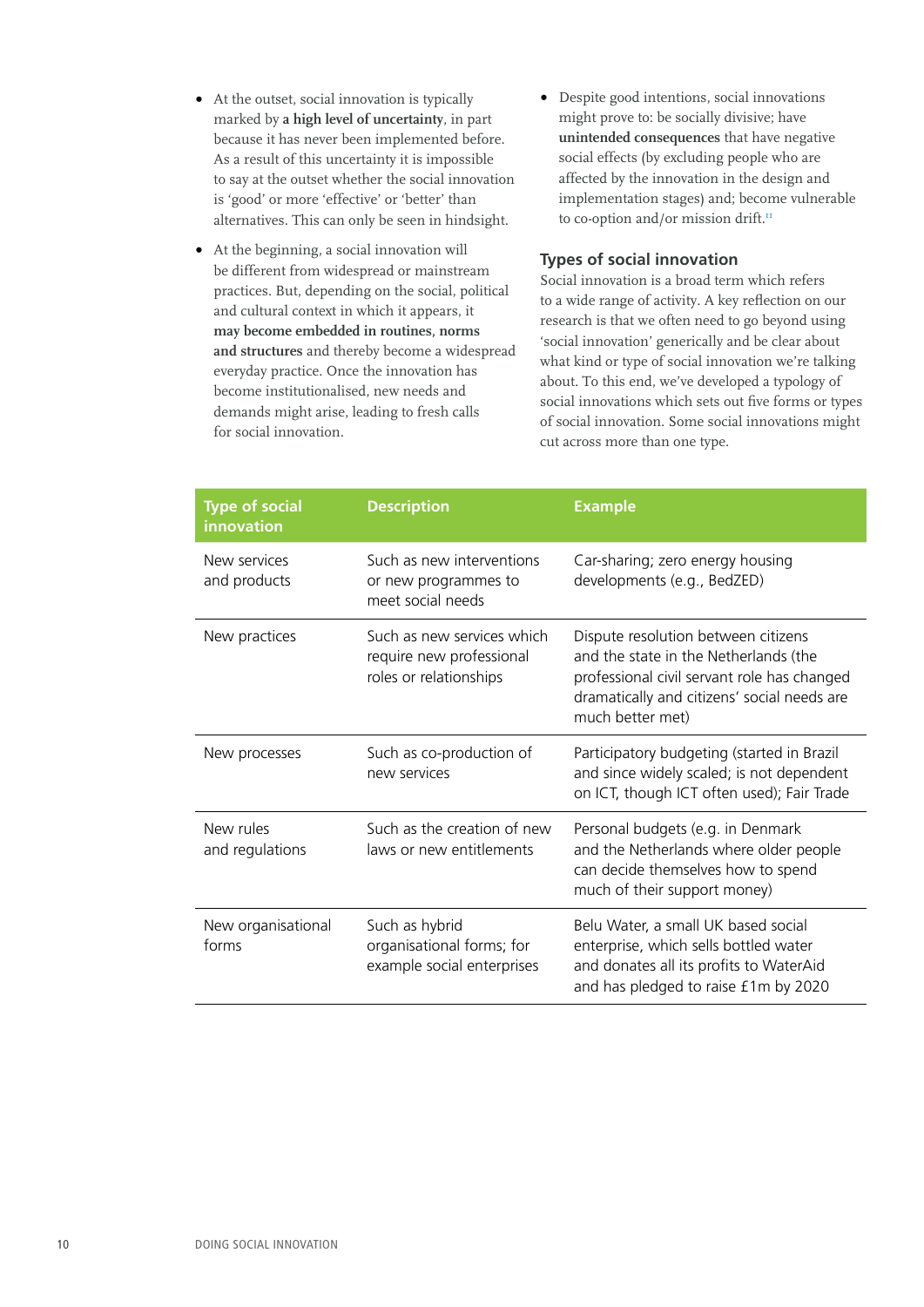# **Wäscherei in der Aumühle (a laundrette in Aumühle), Germany**

Aumühle is an institution for people with learning disabilities in Darmstadt. It is run by Mission Leben, a Protestant social enterprise. A series of sheltered workshops exist connected to a residential home, including a laundrette which opened in 2007. When planning the laundrette, the main question was how to create jobs which are secure in the long run for people with learning disabilities. And how can people who lack skills such as literacy and numeracy still render services in a growing service society?



Copyright: Centre for Social Investment

55 people with learning disabilities plus some additional staff work in the laundrette. A market gap was detected in the handling of people's individual laundry (e.g. clothes of residents in residential, retirement or nursing homes, work clothing, etc.). The laundrette is operated through ICT at nearly all stations of the laundry process. Devices (terminals, readers, data carriers, sorting devices, IT-hardware, and printers) as well as software (database system and modular software) are used which, on the one hand, control and facilitate the work processes, and on the other hand, were developed according to the needs and abilities of the employees.

The laundry process is split into several steps with different demands on, and tasks for, the employees. Every piece of laundry is fitted with a code or tag which can be scanned. In this way, soiled laundry can be identified at the entrance. It is sorted either by RFID technology or scanned by hand and then sorted and treated according to the simple symbols shown on the screen of the reader. The applied modular software subdivides the laundry process in further segments. At each station, the screen shows only what is necessary at that moment. Communication between employee and machine follows largely pictures, colours or symbols. After washing and tumble drying,

the laundry is sorted, ironed, folded, and sorted again. In contrast to commercial laundrettes, Aumühle offers numerous opportunities for manual labour. This has been a conscious decision, as not all employees are able to work with ICT.



Copyright: Centre for Social Investment

As an essential added value, the customers do not only get clean laundry back, but it is already sorted by residents, ready to put into the wardrobe. The sorting is done at the end of the laundry process. Two or three employees work in the individual sorting area. There, each piece of laundry is scanned. By way of database assistance and lights above container boxes, each piece of clothing can be associated with its owner. The employees sort the textiles in the right boxes.

Depending on their personal needs and requirements, the employees of the laundrette work in shifts. The employees value and use the new leisure time options which they get as a consequence: sleeping in on a late shift day and having a relaxed breakfast with colleagues who work late, too; or using a day off during the week to pursue a new hobby. This opens new perspectives for the individual employee.

The experiences of Aumühle show as well that working with modern technology motivates employees with learning disabilities. They want to work with computers, to continue learning, and to try new things. A further innovation of Aumühle that has resulted from these experiences is the offering of computer classes for employees (handling of standard software, internet usage, rules for social media).

The example demonstrates a successful social innovation integrating people with learning disabilities into the job market. It addresses their psychological needs (e.g. their sense of belonging, quality of life, dignity etc.) and creates sustainable jobs in service industries.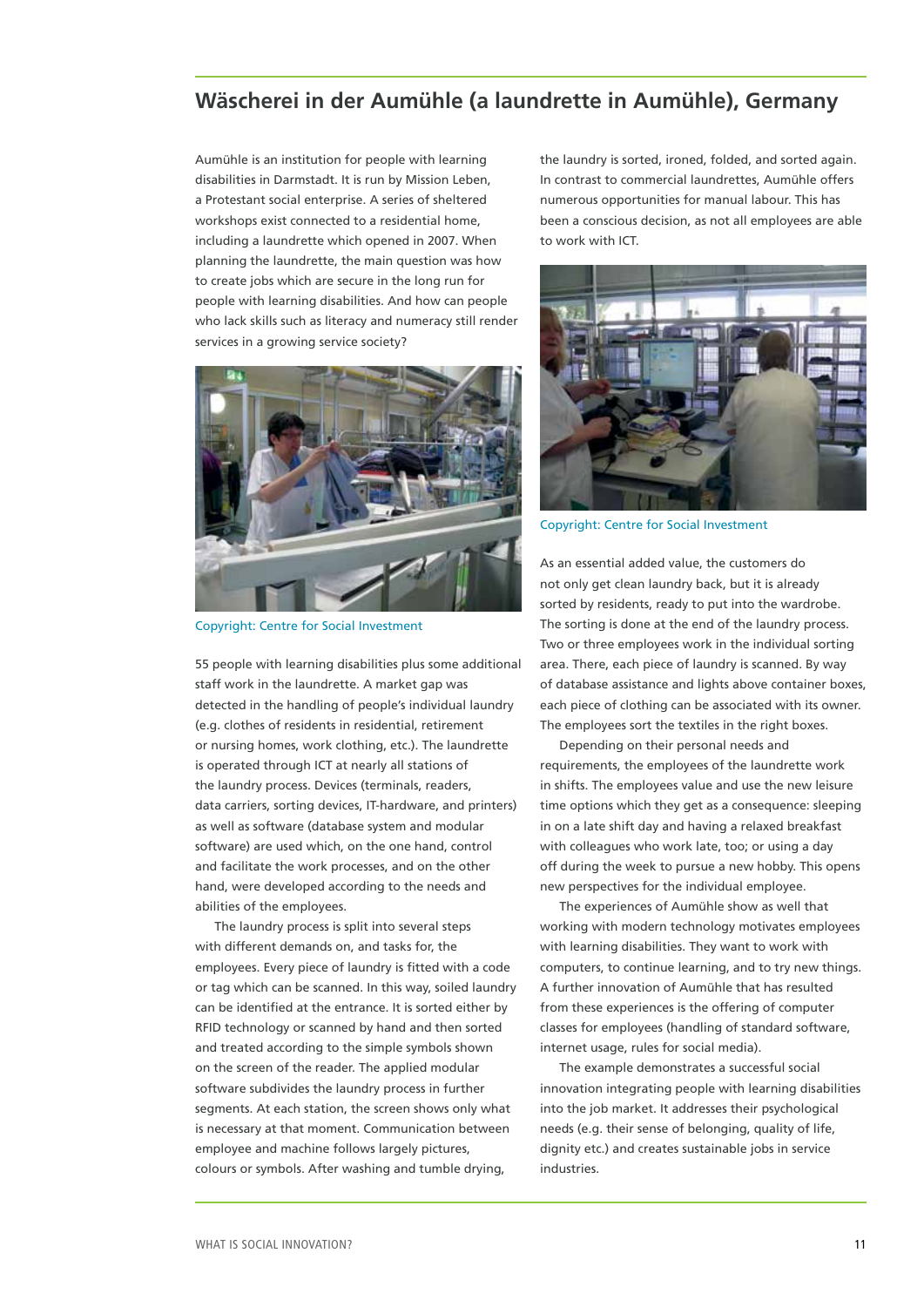# <span id="page-13-0"></span>**How social innovation takes place 3**

We have identified five stages in what is called the social innovation life-cycle that take an idea from inception to impact. While this five stage process does not capture the often messy and experimental nature of developing and growing social innovations, it does provide a very useful analytical framework with which to think through the range of different activities that take place and the support and resources that are required at each stage. The five stages are:

- 1. Prompts where the need for social innovation becomes apparent
- 2. Proposals where ideas are developed
- 3. Prototyping where ideas get tested in practice
- 4. Sustaining when the idea becomes everyday practice
- 5. Scaling growing and spreading social innovations





Of course, in reality, many of these stages overlap and may be undertaken in a different order. Many ventures start with a practice or prototype and only fully flesh out the demand in terms of needs much later. Often, implementation, action and practice precipitate new ideas, which in turn lead to further improvements and innovations. And feedback loops exist between every stage, which makes the process iterative rather than linear. This is why we represent this process visually with a spiral.

The process is highly experimental so many ideas never make it off the ground. In many cases, plans are abandoned, prototypes fail and innovators start all over again. Failure is a natural part of the social innovation process. And these failures are a necessary part of learning what works. Indeed, Samuel Beckett's famous line 'Try again. Fail again. Fail better.' could be a mantra for any social innovator.

Not all social innovations go through all five stages, but to be a social innovation a project or practice needs to get to the fourth stage: sustaining. We see the first three stages of prompts, proposals and prototyping as the stages of experimentation and invention. Once they've become financially sustainable (either through grants or donations, or by selling goods and services), some social innovations remain small in scale and locally based, rather than attempting growth and scale, and in our view, this does not make them any less valid or valuable. In other cases, for example online, social innovations can skip out stages entirely, quickly going from prototyping to scaling and only then exploring business models and revenue streams when, again, they may fail if this does not happen successfully. It is also important to recognise that many people use the term social innovation to describe the whole life-cycle.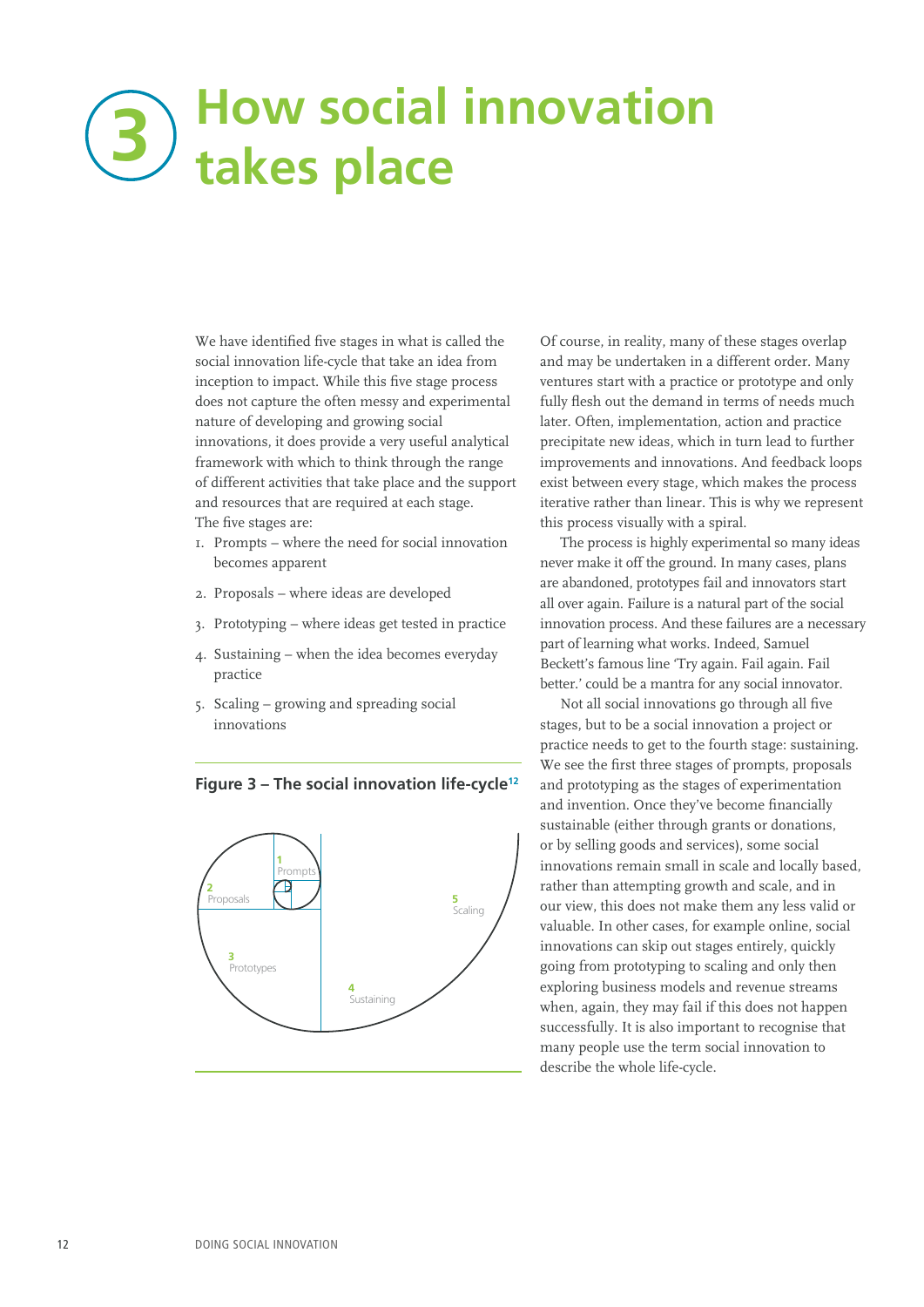### **Mama CoWork, Poland**

'Mama CoWork' is a space for mothers that enables them to combine professional career development and childcare, with no need to use external childcare providers. It allows women to do their job in a more efficient way than they could at home, thereby creating the conditions for a better work-life balance. It is primarily a place for freelancers, the self-employed, e-workers and importantly, jobseekers.

The 'Mama CoWork' proposition is a co-working office environment, adjusted to mothers' specific needs. It consists of 3 elements:

- **•** Mama CoWork rentable workstations in an open office environment with the possibility to register independent businesses at the Mama CoWork address, or use its reception services;
- **•** Baby CoPlay a space for children supervised by qualified staff;
- **•** Mama CoWorkshop a space in which a mother can make use of a conference room and multimedia equipment, and also a mini business incubator where a mother can attend workshops (on interpersonal skills, effective time management, professional career development etc.).

'Mama CoWork' addresses several social challenges. The most important is women's exclusion from the labour market due to the need to take care of their children. Bearing in mind that taking care of a child is usually more than a full-time activity, particularly when combined with home duties, it's obvious why it can make mothers' professional goals either postponed or impossible to achieve.

After a break to care for a child, mothers often face a number of barriers in returning to work. In Poland this problem is even greater because of an underdeveloped support infrastructure for parents; that is, a limited number of nursery schools and kindergartens, inconvenient opening hours, high costs, etc. Even were these problems to be fixed, there still remains the psychological cost of separation (both for a child and its mother). 'Mama CoWork' is supposed to address this problem too, helping mothers to find a balance between their family life and their professional carrier development.

Indirectly 'Mama CoWork' may also help to ease the problems associated with an ageing population, which in many countries including Poland is caused not only by rising life expectancy but also by declining birth rates. There seems to be a strong correlation between the latter and women feeling that they cannot successfully balance professional goals and a family life. Therefore, by helping mothers to do just this, initiatives like 'Mama CoWork' can contribute to resolving this issue.

Apart from enabling mothers to be active in the labour market and close to their children at the same time, Mama CoWork also provides an opportunity to build a community of mothers. Its innovativeness lies not only in creating opportunities to enter/return to the labour market with small children, but also in the tool it uses to achieve this objective, that is coworking (sharing workspace) which echoes the ideas of collaborative consumption or the sharing economy.

Mama CoWork is still in the prototyping/testing stage – the project is being implemented in Warsaw, Poland and it will probably take a year or two to fully evaluate its impact. People are nevertheless optimistic that it will succeed in meeting its objectives, especially since it addresses an important and common social issue and has a replicable business model. Although still in a very early stage, it is well-known (particularly as a finalist of the European Social Innovation Competition) and many people have declared their willingness to introduce similar solutions in their localities. So, while it hasn't scaled yet, it has the potential to scale because of its replicable business model.



#### Credit: Mama CoWork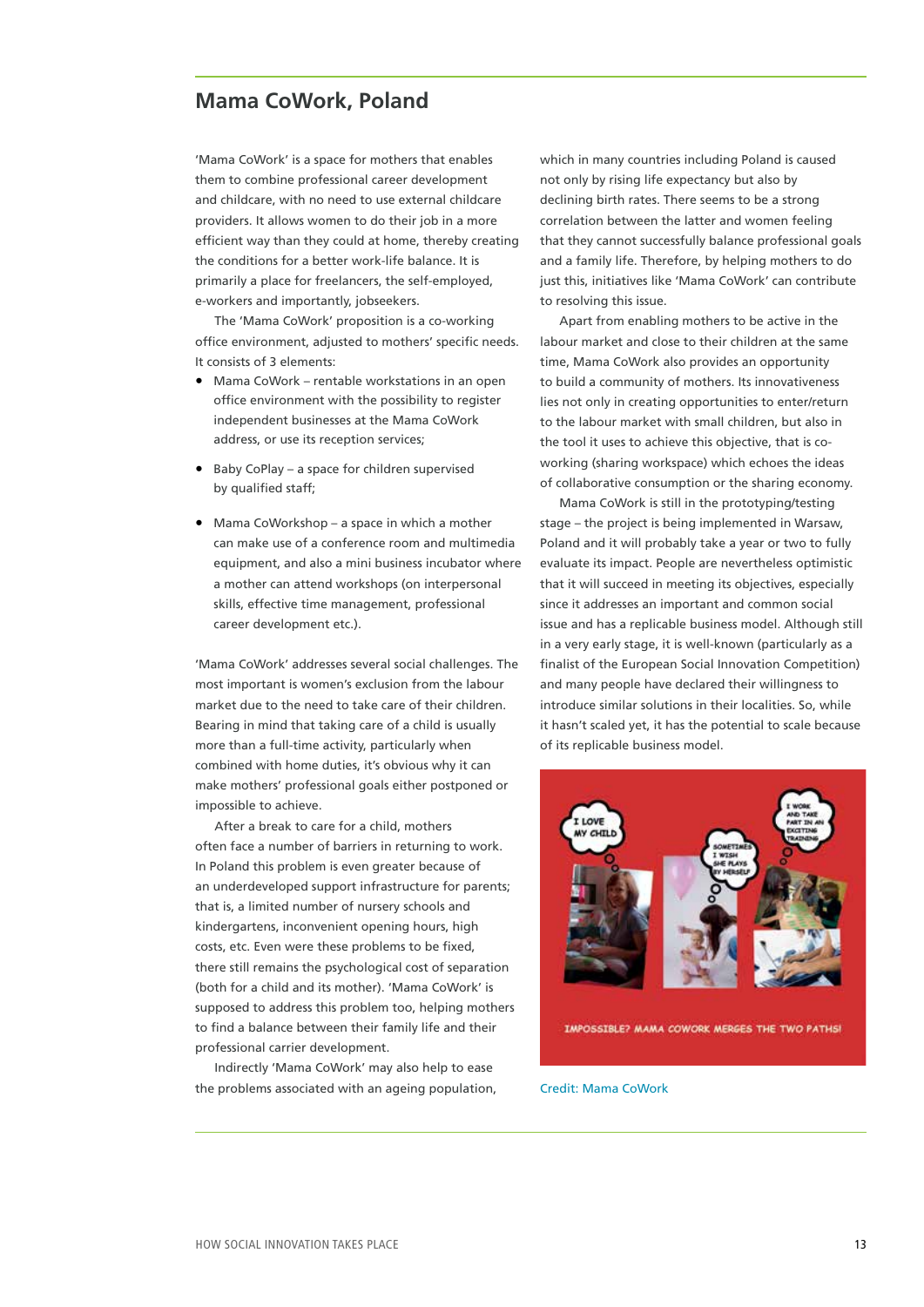# <span id="page-15-0"></span>**Who does social 4 innovation?**

Social innovation doesn't refer to any particular kind of organisation, or to any particular sector of society. Social innovations can be developed anywhere, including on the frontline of our public services – they can be developed in schools, hospitals, prisons and care homes. They can also be developed at the local level by voluntary and community sector organisations, grassroots networks and associations, as well as by social entrepreneurs.

Social innovation takes place in all four sectors:

- **•** The third sector which includes foundations, associations, charities, housing associations, and other philanthropic organisations, is the source of many pioneering approaches to tackling social needs, through campaigns, advocacy and the provision of services. One example is the global Teach For All Network, which is pioneering a new approach to addressing educational disadvantage by harnessing the talent of young leaders to create systemic change.<sup>13</sup>
- **•** The public sector both in terms of policies and service models. The public sector, with its access to large budgets, huge organisational and capacity resources, policy and regulatory levers for change and networks for implementation, has the tools to create the most systemic change. One example is personal budgets which enable service users to choose directly the types of services they need.
- **•** The private sector this includes for example, socially responsible businesses which provide a range of goods and services such as ethical finance, Fair Trade products and renewable energy. It also includes inclusive businesses which provide services for low income communities in developing parts of the world in an attempt to alleviate poverty. One example is Pupa, a business which works in Brazil to expand access to early childhood education in low income areas. They offer

training and certification to women and sell books, toys and CDs which aim to stimulate children's cognitive development.<sup>14</sup>

**•** The communities sector – which includes the activities of individuals, families and communities working to meet social needs, including the non-monetised activities undertaken by civic, religious and other community groups. This includes forms of mutual support and care, volunteering, membership of informal groups and associations (such as urban gardening and Transition Towns), collective action and social movements. One example is Streetbank, a website which allows people to connect and share things with their neighbours, with a view to encouraging more real-world interaction.<sup>15</sup>

The figure below shows the sectors from which social innovations emerge and the intersections between them.



### **Figure 4 – The four sectors**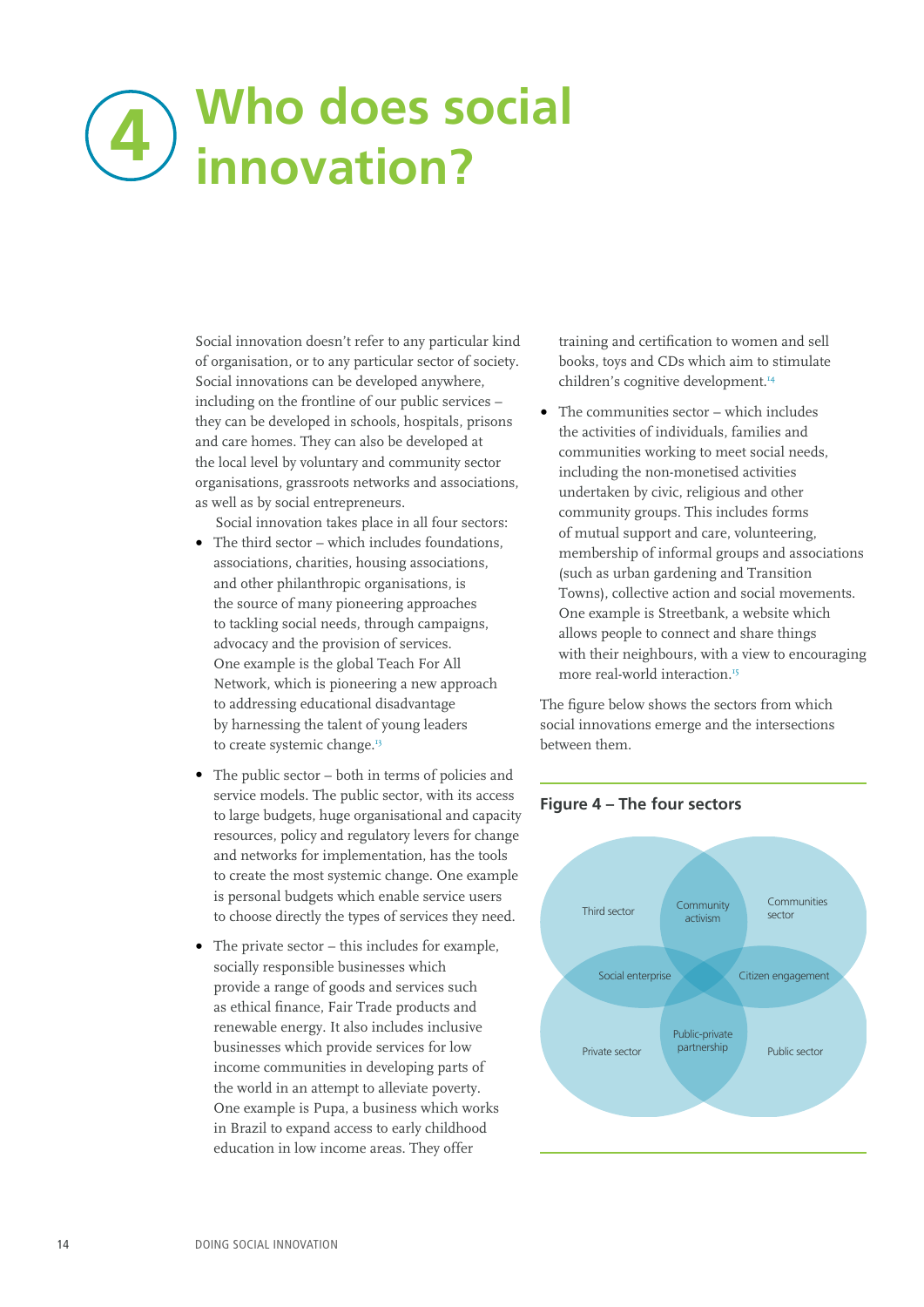### **Hybrids**

The above illustration is by nature a simplification. In reality, many organisations working within the field of social innovation are hybrids – containing parts of the public, private, third and communities sectors. For example, many organisations in the third sector run their own shops and other market enterprises, and many are contracted by the state to run public services.

Indeed, one of the most significant and remarkable developments in recent years has been the growth of social enterprises and social businesses. These organisations are hybrids since they operate in the market (or in quasi-markets) but are driven by social goals. Profits made are usually reinvested, either fully or partially, into the organisation or 'community of benefit'.

#### **Challenges**

Each of these sectors, and the institutions that operate within them, face numerous barriers and obstacles which prevent social innovation from flourishing. The state, for example, lacks the mechanisms that allow the best to flourish and the weak to fail and wither away. Similarly, the informal, community sector which often generates ideas, lacks the capital, surplus time and organisational capacity to turn ideas into social innovations. The non-profit sector (sometimes referred to as the voluntary sector or third sector) is the source of many pioneering approaches to tackling social needs, through campaigns, advocacy and the provision of services. However, the majority of organisations in this sector are small, dependent on grants and donations, and limited in their ability to scale. Social enterprises operating in the private market may find it difficult to compete when their bottom-line isn't their first priority but still essential for survival.

### **A key role for civil society**

However, even though social enterprises have dominated much of the discussion about social innovation to date, it's clear that charities, community and voluntary sector organisations and other civil society organisations also play a really significant role in developing social innovations. We argue that these kinds of organisations play a particularly important role in terms of highlighting new and emerging social needs and therefore raising awareness about the need for social innovation.

### **Digital social innovation**

We define digital social innovation as the use of digital technology to enable or support social innovation. With the rapid growth of cheap, ubiquitous and powerful tools like the internet, social media and smart phone apps, new ways of carrying out social innovation have become possible while many existing ways have been strengthened. Often this means the barriers to social innovation in terms of communication, outreach and scaling have been reduced and thresholds lowered. For example, the so-called 'sharing economy' is blossoming in which people can share cars, tools, accommodation, and even their time and skills. This is now possible more than ever before using the internet or mobile apps to match, almost instantaneously and regardless of distance, people with a social need with others who can meet that need.

Digital tools can also be transformational and open new perspectives on social innovation, such as the use of so-called 'big data'<sup>16</sup> to collect and analyse data absh people in different places at different times. Using new digital technologies can also open new perspectives for locally manufactured and very cheap products for people who otherwise have no chance of being helped, such as 3-D printed prosthetic limbs for war victims in developing countries.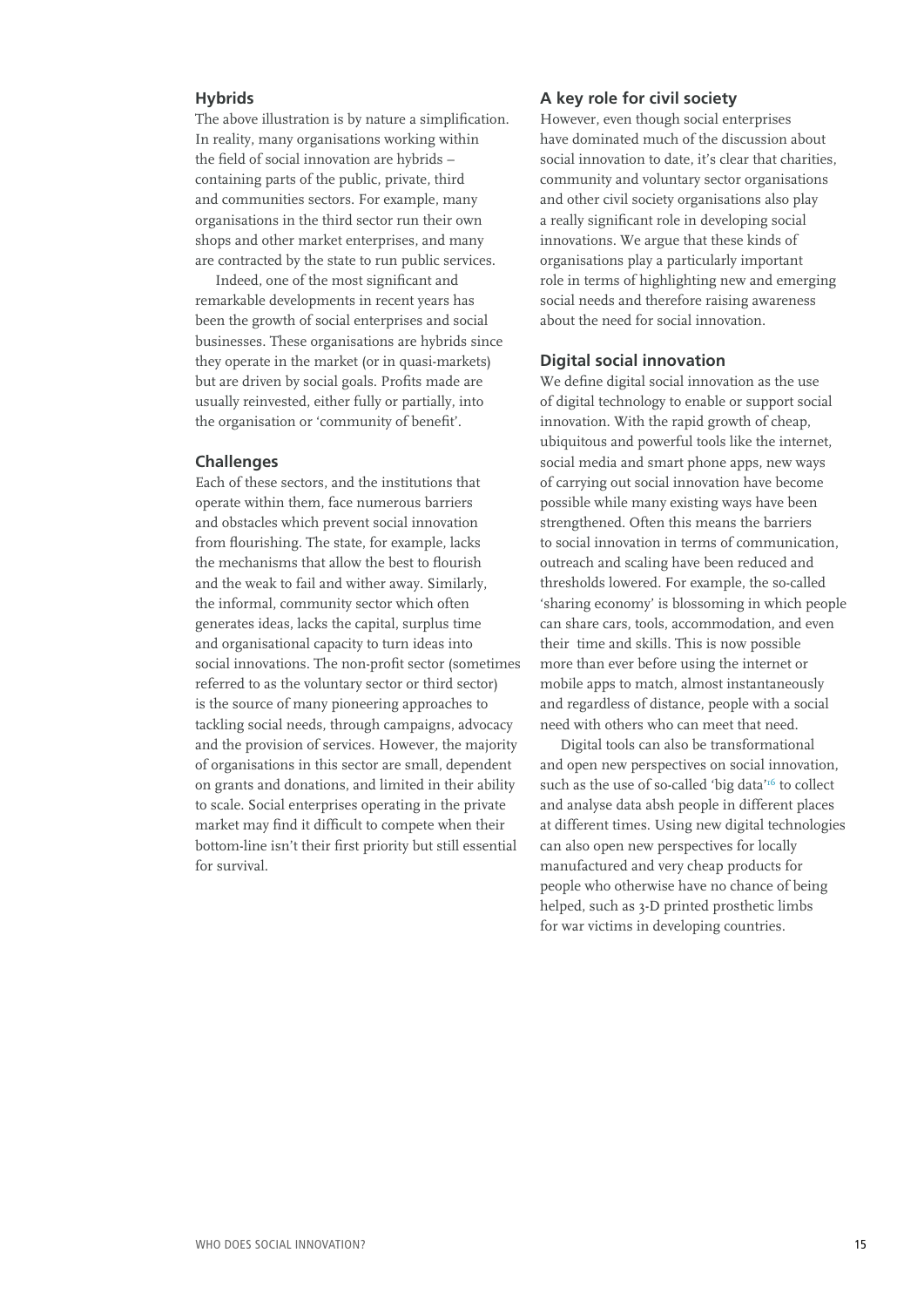## **I paid a bribe, India and elsewhere**

The hugely successful and innovative "[I paid a bribe](http://www.ipaidabribe.com/)" web-site<sup>17</sup> was launched in India in 2010 in the context of a massive social outcry and movement against corruption in that country. The site was developed by the non-profit organisation Janaagraha to harness the collective energy of millions of citizens using a crowdsourcing tool to tackle corruption in public services in India. The site collects citizens' reports about the "nature, number, pattern, types, location, frequency and values of actual corrupt acts" across the country.



Citizens can contribute in a number of ways, including reporting on bribes they paid, bribes they resisted and instances where they received a public service without paying a bribe, that is, when they encountered 'honest officers'. There is also a 'bribe hotline' for people to ask advice about rules and regulations, how to avoid paying bribes, how to deal with corrupt officers, and so on. The result is that, together, these reports provide a snapshot of bribery and corruption in a particular locality.



This information can then be used to paint a picture of the nature, scale and location of bribery in India. This information is important for a number of reasons. First, it can be used to support citizens in their attempts to resist bribery. Second, it can be used as a tool for campaigning and advocacy – it can be used to put pressure on corrupt officials and signal to citizens that they no longer have to pay bribes. It can also be used to put pressure on government departments to change their processes and procedures, thereby improving public service delivery.

For example, there are numerous instances where government rules and procedures have been changed in light of information garnered through the site. One example is the Department of Transport in the Government of Karnataka in Bangalore. Based on the information in I Paid a Bribe's report, some twenty senior officials were issued with warnings. Similarly, changes were made to registrations of land transactions at the Department of Stamps and Registration in Bangalore.



The data being collected provide powerful evidence to document the extent and the nature of the corruption challenge in India and thereby became a unique resource in exposing and combatting it, as well as raising awareness amongst "the masses" of that country who suffer most from its depredations. The approach is so innovative and effective that it has already been taken up by grass-roots organisations in 16 other countries, including Greece, Hungary, Kosovo, Azerbaijan and Ukraine in Europe.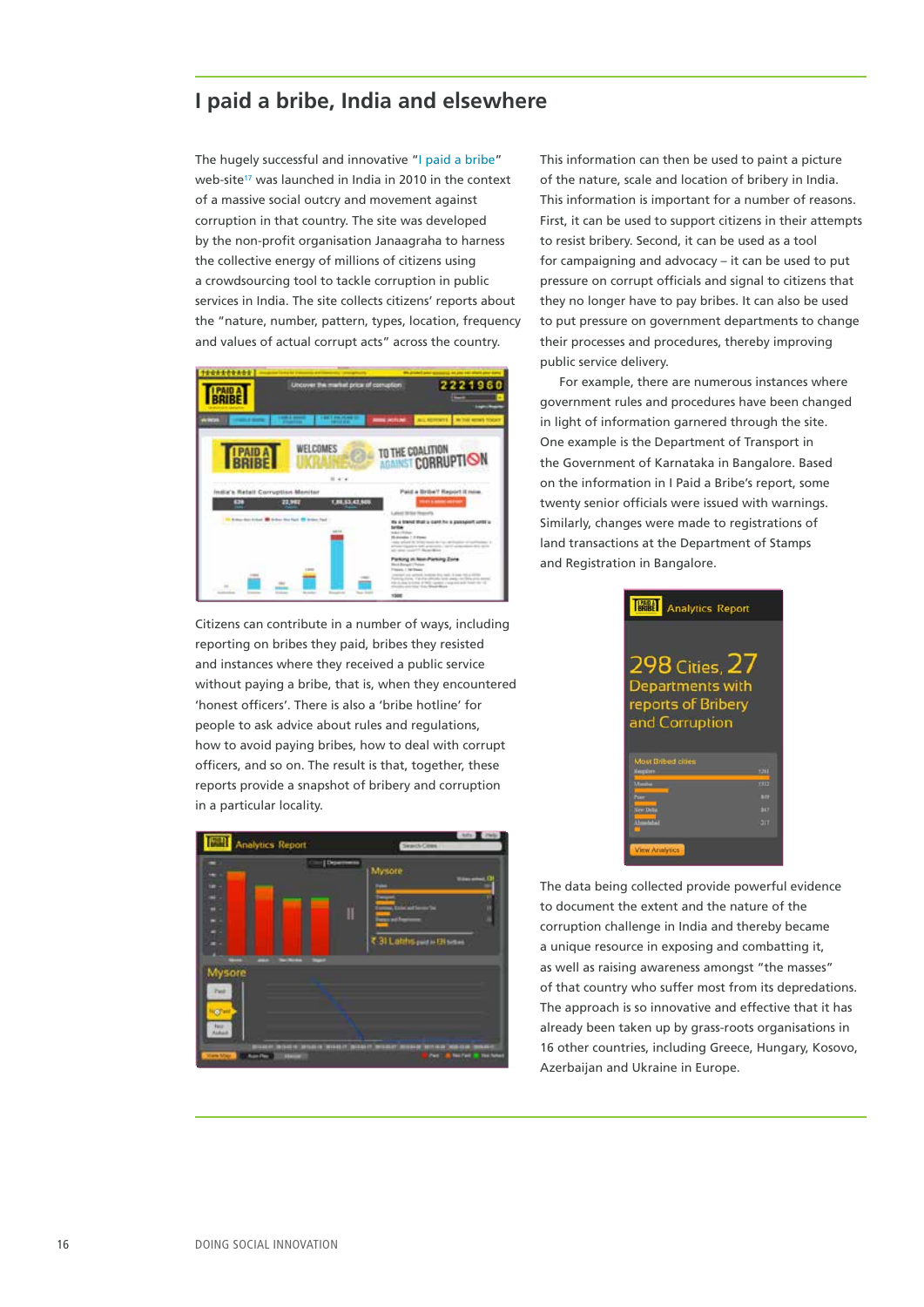# <span id="page-18-0"></span>**Conclusion**

Social innovations are new approaches to meeting social needs. They are social in their means and in their ends. They engage and mobilise beneficiaries and help to transform social relations by improving beneficiaries' access to power and resources. There are many examples of social innovation, from Fair Trade and micro-credit, to restorative justice and holistic early years' care.

Social innovation is more important than ever before. There is a broad range of social, economic and environmental challenges that require us to innovate new responses and solutions. Many of these solutions will come from civil society organisations – from charities and associations, social enterprises and grassroots organisations and groups. There is so much creativity, ingenuity and innovation already taking place across these kinds of organisations. However, to grow and spread, these social innovations will often need

to be supported in some way, for example by grants, funds, philanthropic organisations, public sector bodies, networks of practitioners and professionals, partnerships, or enlightened businesses or individuals. Additionally, amongst many other challenges and needs, we need to better track and document the processes and impact of social innovations, and to strengthen and sustain networks and communities of social innovators.

We hope that this short guide has helped to provide an overview of what social innovation is, why it's important and how it takes place. To learn more, please visit [www.tepsie.eu.](http://www.tepsie.eu)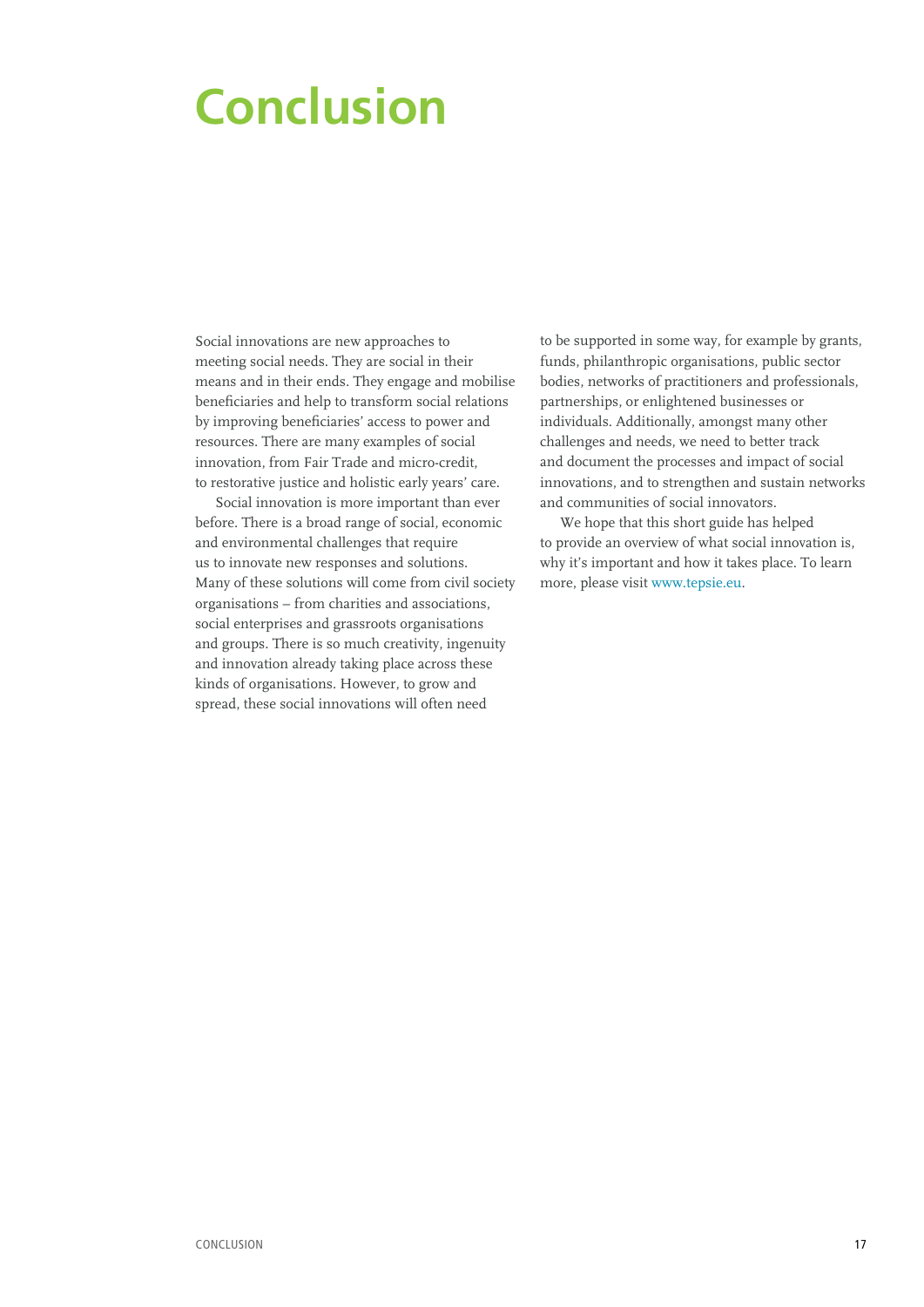# <span id="page-19-0"></span>**Resources**

This document was produced as part of the TEPSIE project. TEPSIE is a research project funded by the European Union under the 7th Framework Programme. The project is a research collaboration between six European institutions: the Danish Technological Institute, The Young Foundation, The Centre for Social Investment at Heidelberg University, Atlantis Consulting, the Catholic University of Portugal, and Wrocław Research Centre EIT+. The TEPSIE programme runs from 2012–2015.

To find out more see [www.tepsie.eu](http://www.tepsie.eu).

#### **Useful links**

- **•** Social innovation exchange the global network of social innovators [www.socialinnovationexchange.org](http://www.socialinnovationexchange.org)
- **•** <Siresearch.eu> a platform which brings together all EU funded research on social innovation [www.siresearch.eu](http://www.siresearch.eu)
- **•** Social Innovation Europe the European network and community of social innovators [https://webgate.ec.europa.eu/](https://webgate.ec.europa.eu/socialinnovationeurope) [socialinnovationeurope](https://webgate.ec.europa.eu/socialinnovationeurope)/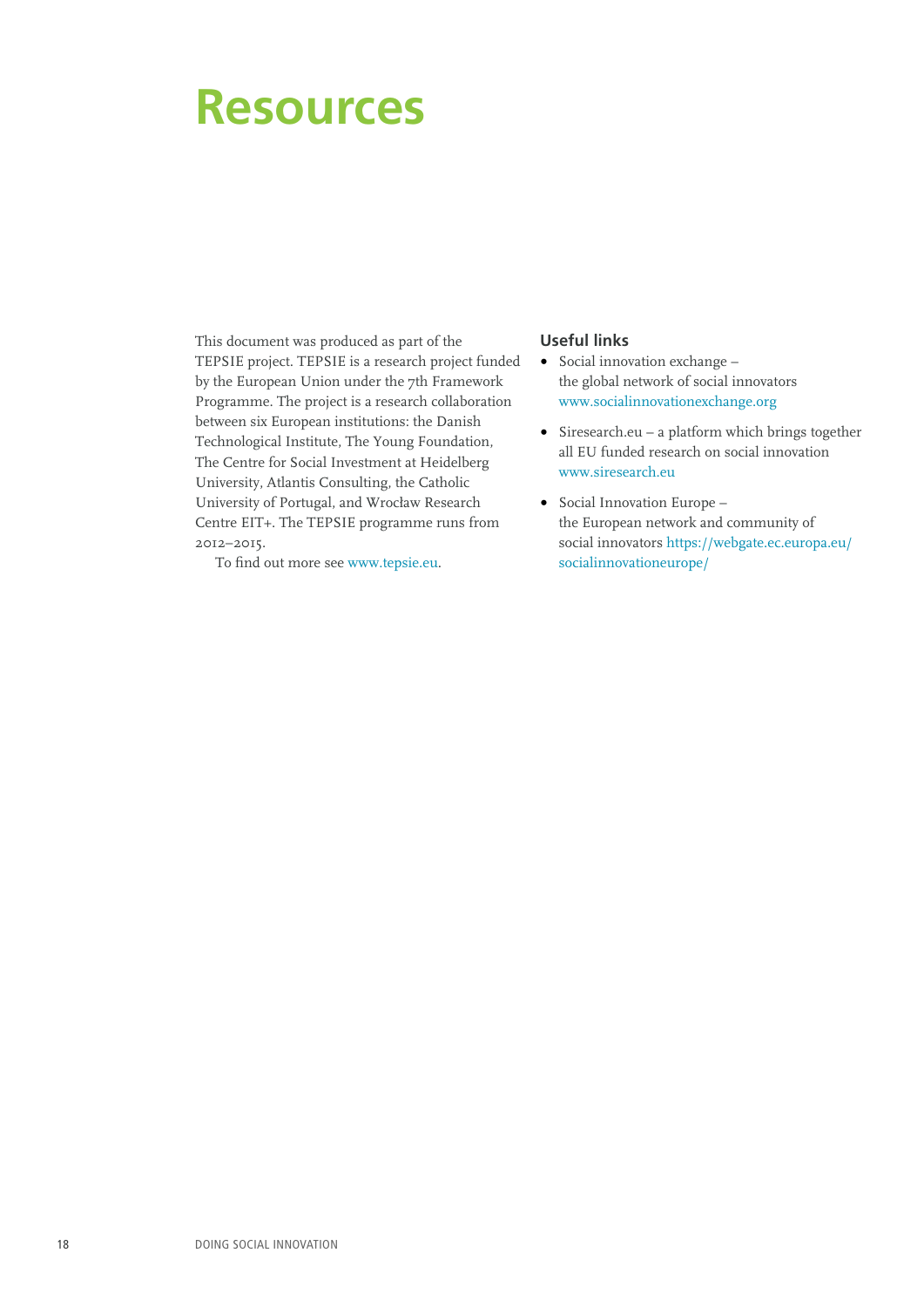# **Endnotes**

- 1. [www.theguardian.com/money/2012/jan/06/](http://www.theguardian.com/money/2012/jan/06/homeshare-scheme-tackle-housing-crisis) [homeshare-scheme-tackle-housing-crisis](http://www.theguardian.com/money/2012/jan/06/homeshare-scheme-tackle-housing-crisis)
- 2. M Mourshed, D Farrell and D Barton, *Education to Employment: Designing a System that Works, M*cKinsey Center for Government, 2013
- 3. 'What Future for Europe's Young People? Concept and Contribution of the Youth Guarantee', speech made by Laszlo Andor on 28th November 2013, accessed at ht[tp://europa.](http://europa.eu/rapid/press-release_SPEECH-13-993_en.htm) [eu/rapid/press-release\\_SPEECH-13-993\\_en.htm](http://europa.eu/rapid/press-release_SPEECH-13-993_en.htm)
- 4. R Busse, M Blümel, D Scheller-Kreinsen and A Zentner, 'Tackling Chronic Disease in Europe, Strategies, Interventions and Challenges.' European Observatory on Health Systems and Policies, Observatory Study Series Number 20, 2010
- 5. The 2014 EU Summit on Chronic Diseases, Brussels, 3 and 4 April 2014, Conference Conclusions, accessed at htt[p://ec.europa.](http://ec.europa.eu/health/major_chronic_diseases/docs/ev_20140403_mi_en.pdf) [eu/health/major\\_chronic\\_diseases/docs/](http://ec.europa.eu/health/major_chronic_diseases/docs/ev_20140403_mi_en.pdf) [ev\\_20140403\\_mi\\_en.pdf](http://ec.europa.eu/health/major_chronic_diseases/docs/ev_20140403_mi_en.pdf)
- 6. Eurostat, 'Demography Report 2010: Older, more numerous and diverse Europeans', Brussels, European Commission, 2011
- 7. C Field et al, 'Climate Change 2014: Impacts, Adaptation and vulnerability. IPCC Working Group II Contribution to AR5', Summary for Policymakers, Geneva, IPCC, 2014
- 8. N Stern, T*he Economics of Climate Change: The Stern Review, C*ambridge University Press, Cambridge, 2007
- 9. A Evers, B Ewert and T Brandsen (eds.), S*ocial Innovations for Social Cohesion: Transnational patterns and approaches from 20 European Cities, WIL*CO: Welfare Innovations at the Local Level in Favour of Cohesion, Liege, EMES European Research Network, 2014.
- 10.Generally speaking we call existing needs 'social' if society at large is or feels responsible for meeting those needs. If they are seen as problems that individuals are expected to solve for themselves then they are not 'social'. The concept of social needs is normative; what constitutes a social need will be discussed, debated and contested
- 11. A Nicholls and A Murdock, *Social Innovation: Blurring Boundaries to Reconfigure Markets*, Palgrave Macmillan, 2012
- 12.R Murray, J Caulier-Grice and G Mulgan, *The Open Book of Social Innovation,*  The Young Foundation and NESTA, 2010
- 13. ww[w.teachforall.org/](http://www.teachforall.org)
- 14.See for example, ww[w.theguardian.com/](http://www.theguardian.com/sustainable-business/impact-corner-pupa-expanding-access-early-childhood-education) [sustainable-business/impact-corner-pupa](http://www.theguardian.com/sustainable-business/impact-corner-pupa-expanding-access-early-childhood-education)[expanding-access-early-childhood-education;](http://www.theguardian.com/sustainable-business/impact-corner-pupa-expanding-access-early-childhood-education)  M Porter and M Kramer, Creating Shared Value, Harvard Business Review; January 2011; D Grayson, M McLaren and H Spitzeck, *Social Intrapreneurialism and all that Jazz: How business innovators are helping to build a more sustainable world*, Sheffield, Greenleaf Publishing Limited, 2014
- 15. ww[w.streetbank.com/splash?locale=en](http://www.streetbank.com/splash?locale=en)
- 16.'Big data' refers to the vast amount of data that can today be collected from the internet, for example as made available by the public sector as open government data and as contributed by ordinary people through 'crowdsourcing'
- 17.ww[w.ipaidabribe.com](http://www.ipaidabribe.com)